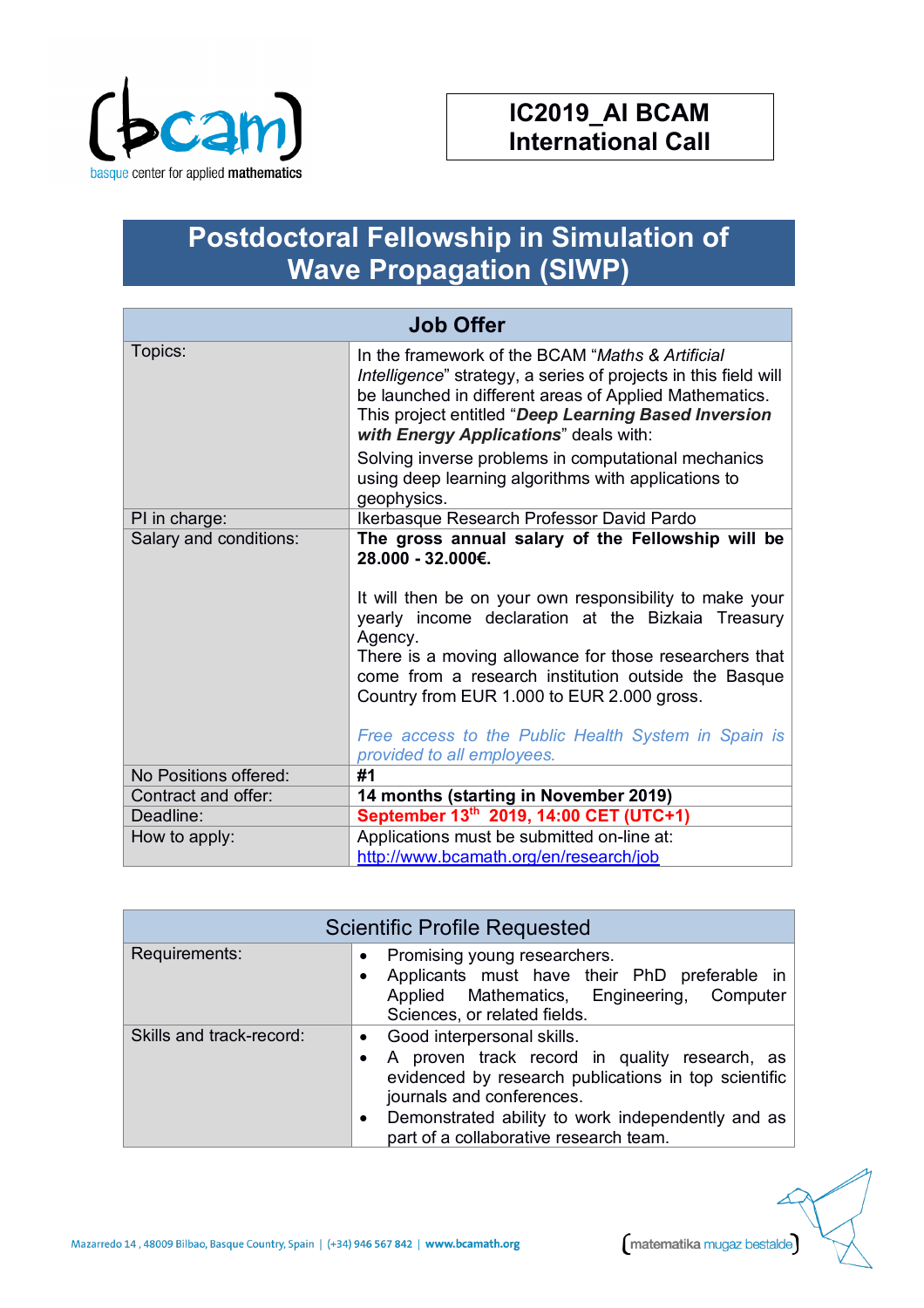

|                            | Ability to present and publish research outcomes in<br>٠<br>spoken (talks) and written (articles) form.<br>Ability to effectively communicate and present<br>$\bullet$<br>research ideas to researchers and stakeholders with<br>different backgrounds.<br>Fluency in spoken and written English.                                                                                                                                                                                                                                                                                                                       |
|----------------------------|-------------------------------------------------------------------------------------------------------------------------------------------------------------------------------------------------------------------------------------------------------------------------------------------------------------------------------------------------------------------------------------------------------------------------------------------------------------------------------------------------------------------------------------------------------------------------------------------------------------------------|
| <b>Scientific Profile:</b> | The preferred candidate will work in one of the following                                                                                                                                                                                                                                                                                                                                                                                                                                                                                                                                                               |
|                            | research areas (depending upon the candidate's                                                                                                                                                                                                                                                                                                                                                                                                                                                                                                                                                                          |
|                            | scientific profile):                                                                                                                                                                                                                                                                                                                                                                                                                                                                                                                                                                                                    |
|                            | Research Area 1 (RA1): Development of Deep Learning<br>Algorithms for Real-Time Inversion. The postdoctoral<br>fellow working on RA1 will be trained on solving inverse<br>problems using Deep Neural Networks (DNNs).<br>Specifically, he/she will improve an existing encoder-<br>decoder Deep Convolutional Neural Network (DCNN) by<br>adding residual blocks with a boosting strategy. The<br>implementation will be based on TensorFlow 2.0. The<br>results will be applied geophysical problems.                                                                                                                 |
|                            | Research Area 2 (RA2): Development of Finite Element<br>Methods for generating a training database for Deep<br>Learning algorithms. The postdoctoral fellow working on<br>RA2 will explore various numerical methods such as<br>Proper Generalized Decomposition (PGD), Fourier<br>based strategies, multiscale methods, and Finite<br>Element Methods. Then, starting from our existing in-<br>house finite element simulators, the objective is to<br>develop a numerical method that solves one million two-<br>dimensional (2D) forward problems in eight hours on a<br>computer equipped with four quad-core CPUs. |

| <b>Application and Selection Process</b> |                                                                                                                                                                                |  |
|------------------------------------------|--------------------------------------------------------------------------------------------------------------------------------------------------------------------------------|--|
| <b>Formal Requirements:</b>              | The selected candidate must have applied before the<br>application deadline online at the<br>webpage<br>http://www.bcamath.org/en/research/job                                 |  |
|                                          | The candidates that do not fulfil the mandatory<br>requirements will not be evaluated with respect to their<br>scientific profile.                                             |  |
| Application:                             | Required documents:<br>CV.<br>$\blacksquare$<br>Letter of interest<br>٠<br>2 recommendation letters<br>٠<br>Statement of past and proposed future research<br>٠<br>(2-3 pages) |  |
| Evaluation:                              | Based on the provided application documents of each                                                                                                                            |  |